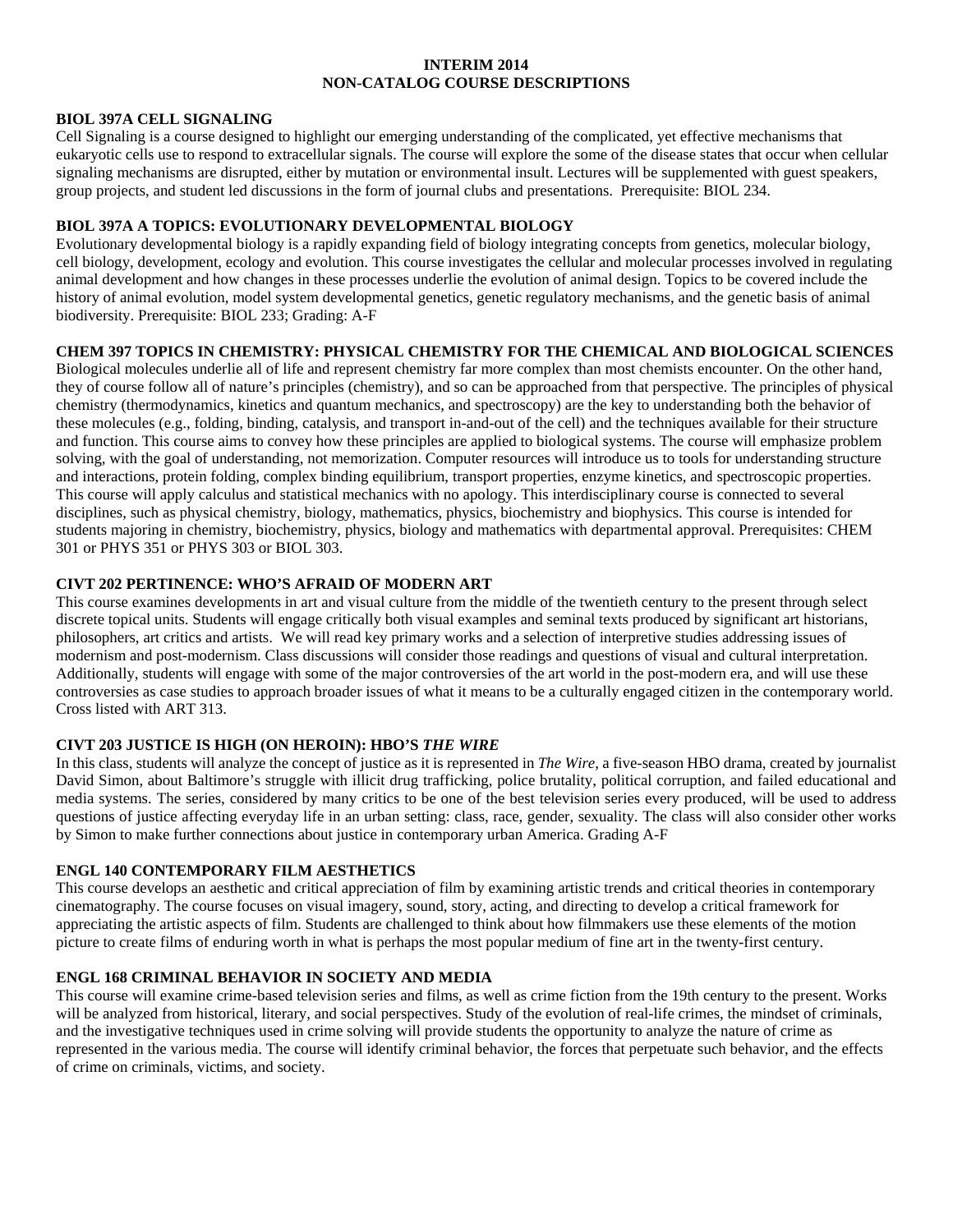## **ENGL 211 CULTURE ON ICE: FIGURE SKATING, GENDER, AND THE MEDIA**

This course examines sports, through a specialized focus on figure skating, as a social system that transmits messages about diverse and important social forces, such as gender, class, nationalism, and conformity. In addition, the course will look at how the impact of traditional and non-traditional media affect how such forces and the sport itself are perceived by the public. The course will also stress the duality of sports culture by looking at figure skating in terms of its importance both to those who participate in it and those who watch it with varying degrees of intensity and interest. Cross listed with GENS 211.

## **GENL 173A BALLET: TOES N' TUNES**

This course will serve as an introduction to ballet and its music to help students of all disciplines appreciate this art form. Students are to gain a general knowledge of the following: influential choreographers, composers, dance troupes, great dancers and the history of western dance. Students will have the opportunity to see videos of the great ballets, and hear the orchestral compositions written for these works. There will also be a planned field trip to experience a live performance (TBA). May be applied to A3.5B. Note: Special fee (TBA) for field trip.

## **GENL 206A EMERGENCY MEDICAL TECHNICIAN**

This class provides the first phase of training in the career of an Emergency Medical Technician. The class consists of 120 hours of instruction including didactic, practical labs, and hospital trauma center observation. The course work emphasizes the development of the student's skill in recognition of the signs and symptoms of illnesses and injuries, and the proper performance of emergency care procedures. CPR Healthcare Provider is a prerequisite or co-requisite (may be taken during class for \$40 fee). Upon completion of the course, the student is eligible for the National Registry of Emergency Medical Technician-Basic practical and written examinations conducted by the SD Department of Public Safety EMS Division. NOTE: Special fees: \$725 (tuition), \$125 (book) payable to Avera McKennan Hospital on the first day of class, and \$70 testing fee paid to the National Registry of EMTs when application is submitted. Grading: A-F

## **GENL 297A TOPICS: DHARMA: LIFE AND RELIGION AND MUSIC IN CONTEMPORARY INDIA A3.6**

This study course travels Northern India. Students study the Ramayana and the Bhavagad Gita as foundation texts. Students are introduced to Indian music, performing artists, and the tradition of yoga. Students study Hinduism on the banks of the Ganges and Buddhism under the branches of the Bodhi Tree. The course begins in Delhi, India's capital city, and continues to Agra, Bodhgaya, Varanasi, Jaipur, Kolkata, and Haridwar. At each site students explore literature, history, culture, and music that express the truths of the religious traditions. Grading: A-F

# **GENS 211 CULTURE ON ICE: FIGURE SKATING, GENDER, AND THE MEDIA**

(See ENGL 211)

## **GOVT 297A TOPICS IN GOVERNMENT: POLITICS AND POLITICIANS IN AMERICAN FILM**

This course explores the way political films convey an understanding of politics and political actors and institutions. In certain cases, the understanding yielded by political films is very accurate; in others, it is less so. Films will be used for surveying a broad array of topics from the field of political science, including legislative behavior, presidential politics, campaigns and elections, the exercise of political leadership, public opinion, and the development of democratic governance. Grading A-F

## **HIST 197: LATIN AMERICA AT THE MOVIES A3.6**

As intellectuals in Latin America have noted, the history of the region surpasses any fiction. In this class, you will have a chance to judge for yourself. Filmmakers have found the history of Latin America fertile inspiration for their creative works. We will be screening some of the best films made by Latin Americans and by Hollywood. These will address complex topics like 1492, slavery, the Cuban Revolution, violence in today's society, and the ravages of the drug trade. These movies plus our classwork will help you better understand the history of Latin America and its people of today.

## **MUSI 297A BYRD AND THE B'S: SURVEY OF CHORAL LITERATURE 16TH-20TH CENTURIES**

This course will focus on the development and dissemination of choral music during the Renaissance, Baroque/Classical, Romantic and 20th-century time periods. The course will focus on the hallmarks of musical style of the period and how choral music both reflected and may have influenced such things, as well as how such music has developed through time; that is, as a result of what came before and an indicator of what was to come. The "lens" through which this music will be explored will be that of four of the most significant composers of both the period generally, and choral music, specifically: William Byrd (1540-1623), J. S. Bach (1685- 1750), Johannes Brahms (1833-1897) and Benjamin Britten (1913-1976). This course will also focus on the choral music of each aforementioned period in musical history with regard to its relation to musical style and the development of choral music over time. Specifically, the choral music of each period will be examined as well as either its relation to what came before and its influence on what was to come. The specific composer and their output will be utilized as a frame of reference, a benchmark, if you will, for each historical period as a means with which both to define choral style of the period and compare it to others. Grading A-F